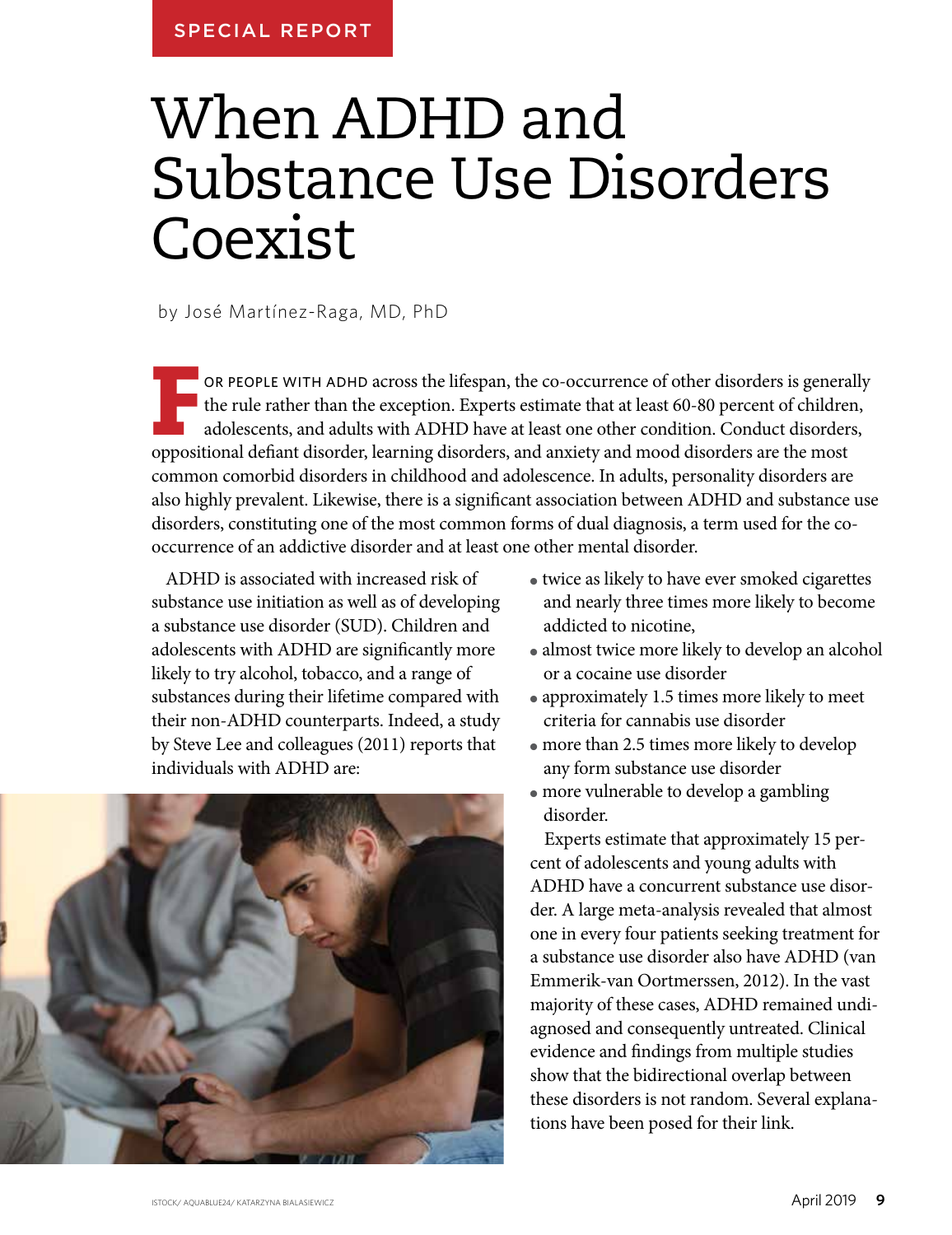### **The link between ADHD and substance use disorders**

The mechanisms underlying the increased risk of substance use and SUDs among individuals with ADHD have not been fully established. The increased risk is most likely due to a combination of several vulnerability factors, including:

- shared neurobiological mechanisms
- the difficulties in psychosocial functioning or certain traits and characteristics that are common to both disorders
- the comorbidity with other psychiatric disorders
- the underlying neuropsychological deficits, or what has been termed as the self-medication hypothesis.

Several neuroimaging studies show that individuals with ADHD display motivation and reward deficits characterized by a failure to delay gratification and preference for small immediate rewards over larger delayed rewards, mediated by altered dopamine transmission in certain brain areas. These deficits have been proposed as an underlying mechanism for impulsive behaviors associated with ADHD and the increased vulnerability to substance abuse. Researchers also hypothesize that ADHD and addictive disorders could share common familial risk factors due to shared genetic risks between the two conditions. In addition, several studies indicate a threefold-increased risk of ADHD in children of women who smoked cigarettes or used alcohol or other drugs during pregnancy.

Initiation of substance use in adolescence commonly takes place within social and peer contexts. Therefore, some studies indicate that the psychosocial problems and poor academic functioning frequently seen in ADHD may contribute to the development of an SUD. Alternatively, the increased vulnerability to addictive disorders in people with ADHD may also be related with some of the core symptoms of this neurodevelopmental disorder, such as impulsivity, which is also a significant feature of substance abuse. Likewise, some personality traits and symptoms that are generally genetically determined and are frequently associated with both ADHD and addictive disorders such as novelty seeking, sensation seeking, harm avoidance, low self-esteem, and altered executive functions may also increase the link to developing a dual diagnosis.

Another key factor in understanding their increased vulnerability to substance use and abuse is the high comorbidity with other psychiatric disorders in children, adolescents and adults with ADHD, including depressive and anxiety disorders, bipolar disorder, or conduct disorders. Of particular relevance is the coexistence of a conduct disorder. Among individuals with ADHD, conduct disorder not only increases the risk of developing a substance use disorder, it is also associated with an earlier onset of substance use, a greater severity of the addictive disorder, and an overall worse outcome of both disorders.

Researchers suggest that some individuals with ADHD use substances in order to attenuate or alleviate some of their symptoms or dysfunctions in an attempt to "self-medicate." Indeed, for some people with ADHD cocaine has a paradoxical effect of increasing attention span and decreasing motor restlessness. Some adolescents and adults with ADHD, particularly those with more prominent hyperactivity and impulsivity symptoms, experience a decrease in psychomotor



activation with marijuana use. For others, however, marijuana use can mimic the symptoms of ADHD and has been associated with worsening in sustained attention, deficits in problem-solving, or difficulties in organization that may persist even after several weeks of abstinence.

## **Treatment for ADHD and comorbid substance use disorders**

Treatment of ADHD with or without a concurrent substance use disorder requires a multidisciplinary approach that integrates therapy and medications. Psychotherapy is always recommended, often in conjunction with any medication. Psychoeducation, motivational interviewing, and cognitive behavioral therapy are among the most useful intervention strategies for ADHD and concurrent SUD. An adequate treatment plan needs to consider the trajectory and severity of both disorders, the number of substances used, the presence of withdrawal symptoms, the stability of ADHD symptoms during prolonged periods of abstinence, and the occurrence of other comorbid psychiatric disorders.

Several studies have assessed the efficacy of stimulant and nonstimulant medications in individuals with ADHD and SUDs. The majority of these studies have shown that the different ADHD medications are equally effective and well tolerated, generally in combination with psychological interventions. The effects of ADHD medications on craving or abstinence is more limited. Nonetheless, none of the studies has shown a detrimental effect of stimulant